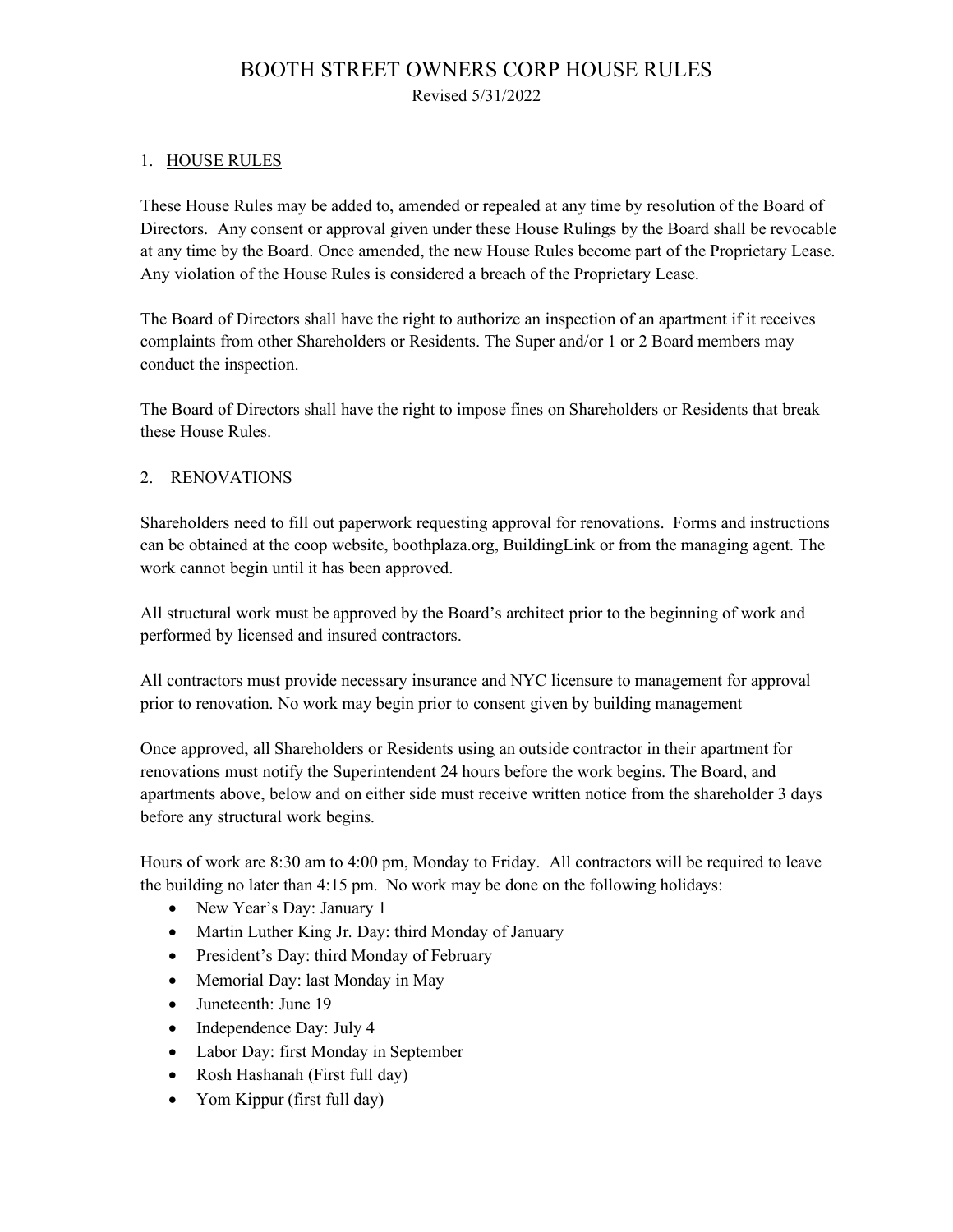- Indigenous People's Day/Columbus Day: second Monday in October
- Election Day
- Veteran's Day: November 11
- Thanksgiving Day and day after: fourth Thursday and Friday in November
- Christmas Day: December 25

All tools and material must be brought in through the service entrance. Elevators may be used to transport tools and materials only if the elevator is protected. Building staff will provide protection upon request. Any debris resulting from work done must be removed daily by the contractor doing the work. There will be a \$50.00 minimum charge to the Shareholder or Resident if building staff has to do any clean-up. Shareholder or Resident will be responsible for the hourly labor charge for staff to clean up after contractors. Most cleanup will be at the end of the workday and will require staff to work overtime.

### 3. UNIT AND BUILDING ACCESS: KEYS

### UNIT ACCESS

The Superintendent must have the ability to enter all apartments in the event of an emergency if not able to contact the Shareholder by phone or by ringing the intercom or doorbell. Shareholders and Residents must supply the Superintendent with a copy of all keys to enter their apartment. If there is an emergency and the Shareholder or Resident has not provided for the building staff to enter, the Shareholder or Resident will be charged for all locksmith costs to gain access.

### BUILDING ACCESS

Each Shareholder is given two building keys and additional keys are provided for a fee of \$25. Before the \$500 move out fee is refunded, the two keys must be returned to the Superintendent. Failure to return a key will result in a fee of \$25 for each key not returned.

### 4. LATE CHARGES

All payments received after the  $15<sup>th</sup>$  of the month will be charged the highest prevailing rate as allowed by law. Any Shareholder more than three (3) months in arrears will be placed with the corporation's attorney for collection. All costs of collection are borne by the delinquent Shareholder.

### 5. COMPANION ANIMALS

This is a no-pets building. No pets shall be kept or harbored in the building unless the same in each instance is expressly permitted in writing by the Board.

### VISITING COMPANION ANIMALS

Pets shall be permitted to visit a Shareholder or Resident up to twice per calendar year, and for a period of no longer than two weeks per visit. No more than two pets may be allowed to visit a Shareholder or Resident at any given time. **Additional visits or longer stays are not allowed unless expressly permitted in writing by the Board, after being approved by an authorized vote of the**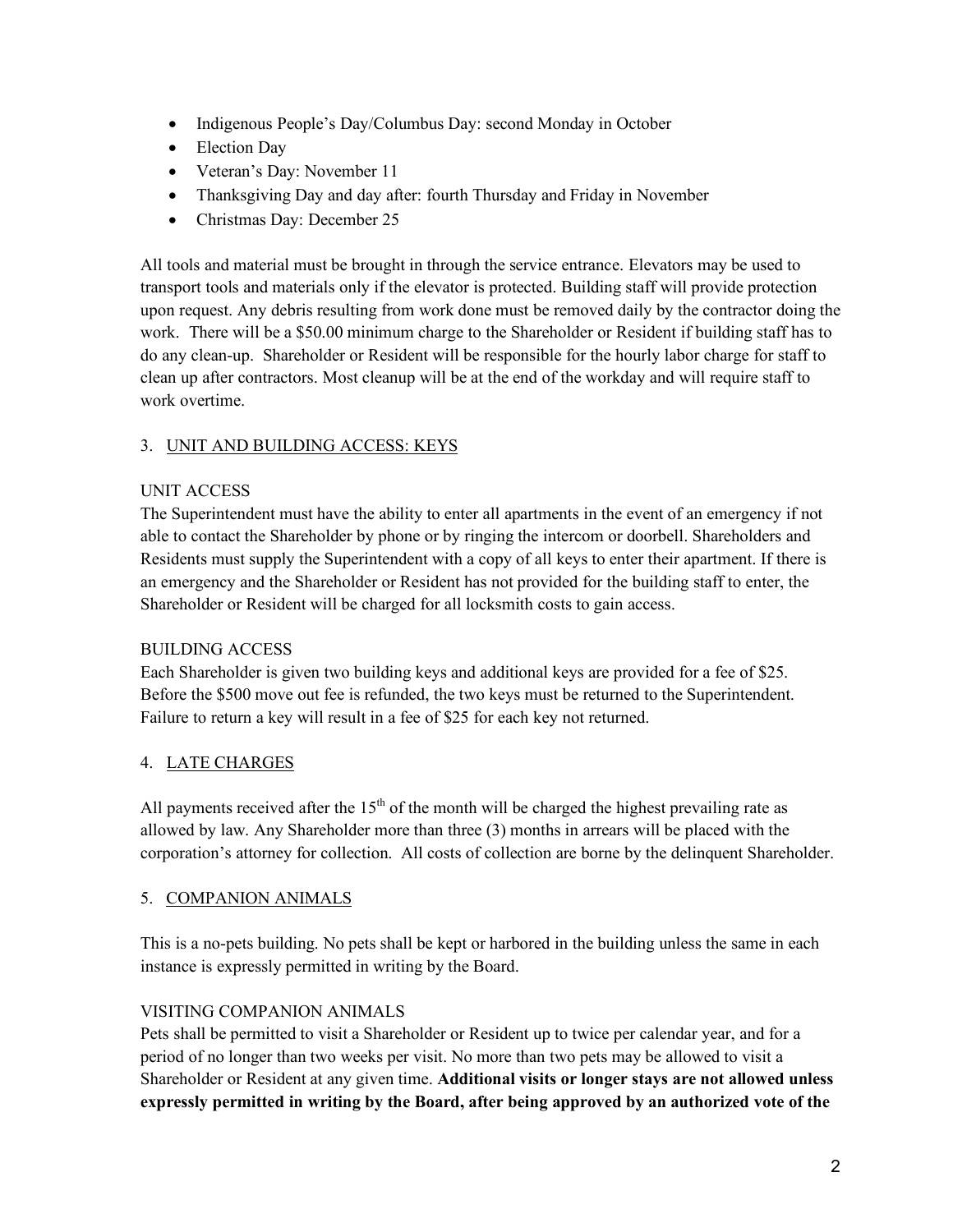**Board.** Written notification must be given to the Superintendent **at least 24 hours** in advance of the beginning of the visit, along with a completed application. Please download the application from boothplaza.org, or obtain it from the Superintendent.

- All companion animals must be carried or be on a leash when taken through common areas of the building.
- All companion animals must be brought in or out via the service entrance.
- The Board is authorized to request immediate removal if a companion animal causes a disturbance to other neighbors or if the resident fails to follow the companion animal rules.
- The Board and/or agent(s) authorized by the Board may inspect the premises if they receive a notice or complaint of violation.
- A Shareholder or Resident found to be keeping a visiting companion animal longer than authorized or found with any companion animal to be in violation of these rules will be subject to fines and/or legal actions.
- Companion Animal owners are liable for the cost of remedying any damage caused by their Companion Animal.
- Non-domesticated animals (any wild animal, reptile, or fowl which is not naturally tame or gentle, but is of a wild nature or disposition, and which, because of its size, vicious nature, or other characteristics would constitute a danger to human life or property) are not permitted in the building under any circumstances.

### ANIMAL NOISE

*A GUIDE TO NEW YORK CITY'S NOISE CODE* states the following: Animal noise that is unreasonable and plainly audible from within nearby residential property may call for enforcement action if the noise occurs:

- After 7:00 am and before 10:00 pm for a continuous period of 10 minutes or more.
- After 10:00 pm and before 7:00 am for a continuous period of five minutes or more.

The complete guide can be found here:

https://www1.nyc.gov/assets/dep/downloads/pdf/air/noise/noise-code-guide-summary.pdf

### 6. LAUNDRY ROOM

The laundry room hours are posted on the laundry room door. The bins provided in the laundry may be used for clean clothes only.

Please be considerate of all the Shareholders and Residents who use the laundry room:

- Do not use all the laundry machines at one time.
- Retrieve your laundry from the washer or dryer immediately after the cycle has finished.

Wipe off the lint from lint collectors of the dryers once you are done. Do not leave lint for the next user.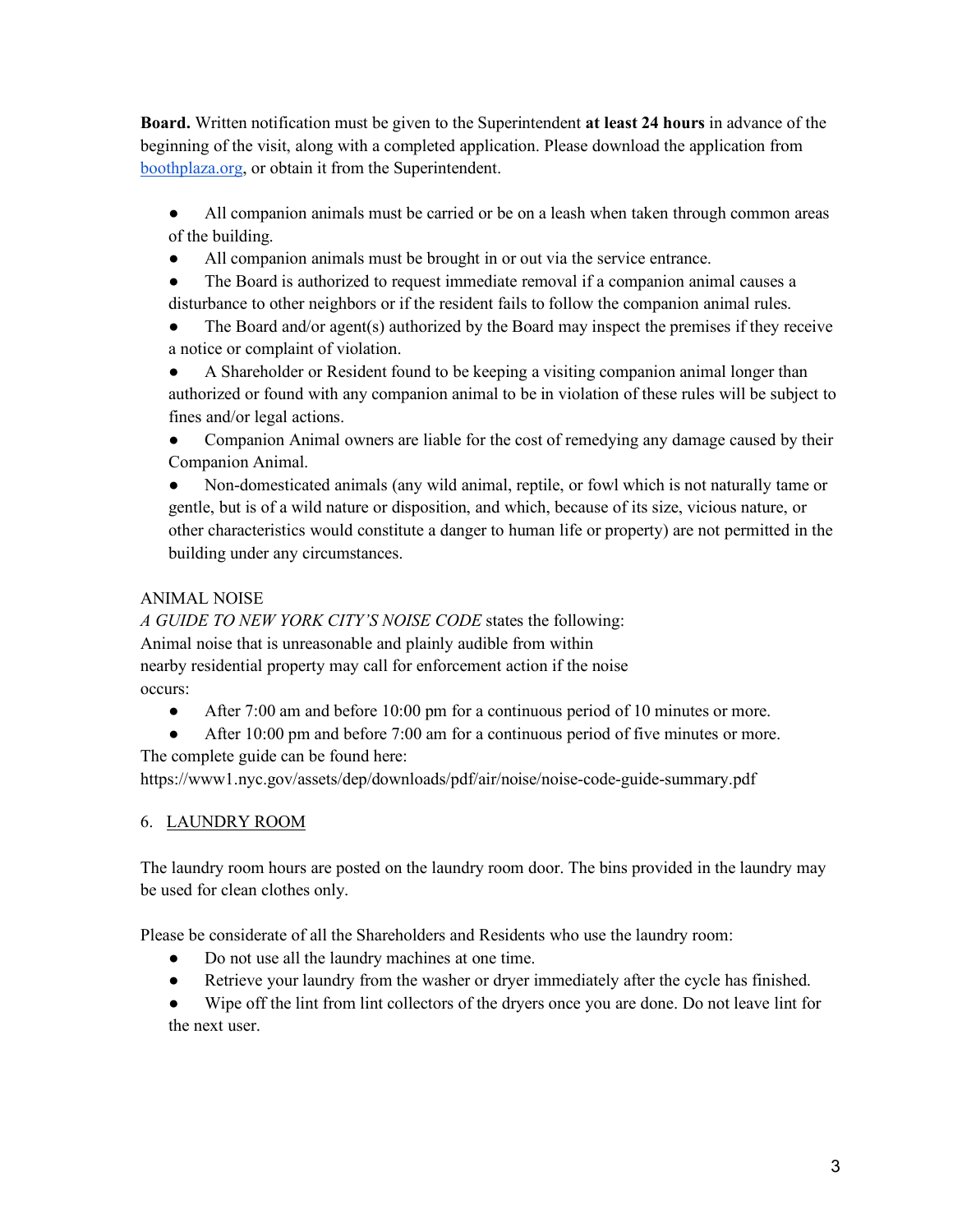#### 7. ROOF

No unauthorized access is allowed on the roof at any time.

#### 8. ENTERING AND EXITING: INTERCOM, DELIVERIES, MESSENGERS

#### DELIVERIES

• All wheeled devices, including but not limited to furniture, equipment, hand trucks, heavy baggage, grocery carts, bicycles, deliveries, etc. **must go through the service entrance**. Luggage may be carried (but not wheeled) to/from elevator to lobby. Packages may be delivered to the door attendant when on duty. At all other times, packages should be delivered to the garage attendant. Restaurant, groceries and meal service deliveries may be delivered to the front entrance.

• Shareholders and Residents are responsible for picking up their packages in a timely manner. Shareholders and Residents who are away from an extended period of time should notify the door attendants and provide instructions for handling any deliveries that may arrive in their absence.

#### INTERCOM

Video Intercom access should only be given to persons known or expected by the shareholder. NO access should be given to any person who is not expected or known by a Shareholder, Resident or Guest. Messengers and trades people may only be given access when expected by a Shareholder, Resident or Guest.

#### 9. CHILDREN.

Children shall not play or be left unattended in any public areas including the lobby, hallways, courtyards, stairways or elevators.

### 10. NOISE

No one shall make or permit any disturbing noises in the building or do or permit anything to be done which will interfere with the rights, comfort or convenience of the Shareholders and Residents. This includes playing a musical instrument or any audio from a phonograph, radio, television or computer speaker between the hours of 10 pm and the following 8 am at volume that is disturbing to the other Shareholders and Residents. More about NYC noise code can be found here: https://www1.nyc.gov/assets/dep/downloads/pdf/air/noise/noise-code-guide-summary.pdf

### 11. HALLS AND STAIRWAYS

The public halls and stairways of the building shall not be obstructed or used for any purpose other than entering or exiting from the apartments in the building.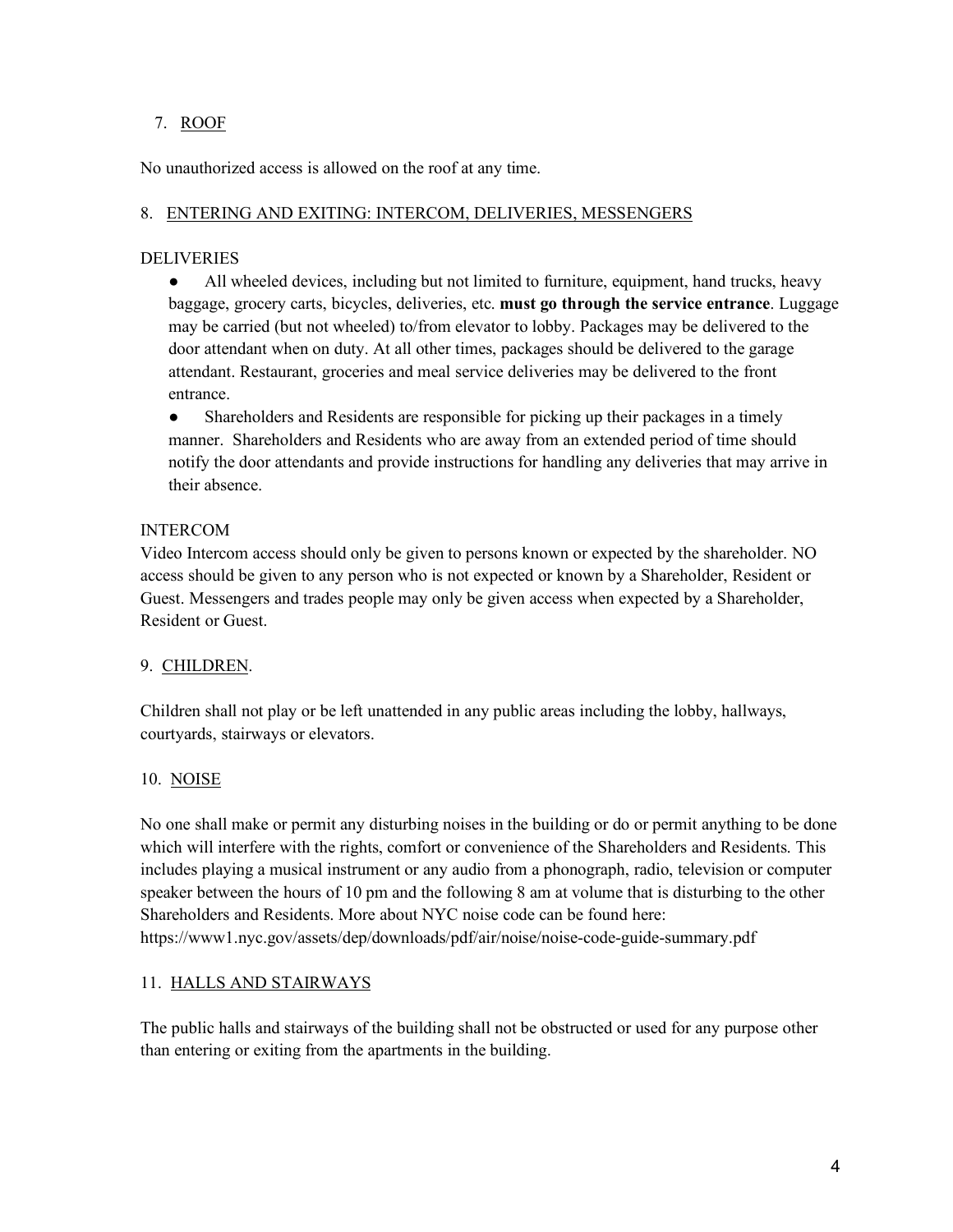● No bicycles, mopeds, scooters, wheelchairs, similar vehicles or baby carriages shall be allowed to stand in the public halls, passageways, areas or courts of the building.

• Shopping carts used to transport items to an apartment must be returned to the garage immediately after use (within one hour) and may not be left in the hallways.

• No public hall of the building shall be decorated or furnished by anyone in any manner without the prior consent of the Board. No article(s) shall be placed in the halls or on the staircase landings nor shall anything be hung from the doors.

● No door decorations are allowed on a Shareholder's door without Board approval for a specific time period and can be revoked at any time. If the door is damaged (i.e. paint chipping from adhesive) as a result of such decorations it is the Shareholder's responsibility to cover the cost of repairs.

• Inclement weather articles including boots and umbrellas may not be left outside of apartment doorways.

# 12. BUILDING EXTERIOR, WINDOWS, TERRACES

*New York City building owners are required to keep their buildings, including the facades, in*  safe condition. Anything attached to the outside, like a window unit, would be subject to that *rule. A Buildings Department inspector could issue a violation for an improperly installed air-conditioner.*

- No awnings shall be used in or about the building except such as shall have been expressly approved by the Board or the managing agent, nor shall anything be projected out of any window of the building (except air conditioners, see below) without similar approval.
- No radio or television aerial or satellite dish shall be attached to or hung from the exterior of the building without the prior written approval of the Board or managing agent.

• No signs, notices, advertisements or illumination shall be inscribed or exposed on any window or other part of the building, except what has been approved in writing by the Board or managing agent. During the winter holiday season lights may be displayed during the hours of 4pm to 10pm and then turned off to not disturb the other Shareholders and Residents.

### WINDOWS

● Window air conditioners must be properly installed. Propping up the unit on wooden blocks or bricks, which can come loose and fall to the street below is not acceptable.

• The Shareholder or Resident shall keep the windows of the apartment clean. In case of refusal or neglect of the Lessee during 10 days after notice in writing from the Board or the managing agent to clean the windows, such cleaning may be done by the Lessor, which shall have the right, by its officers or authorized agents, to enter the apartment for the purpose of cleaning and to charge the cost to the Lessee.

#### TERRACES/BALCONIES

No one will be permitted to:

• paint the terrace/balcony ceiling or floor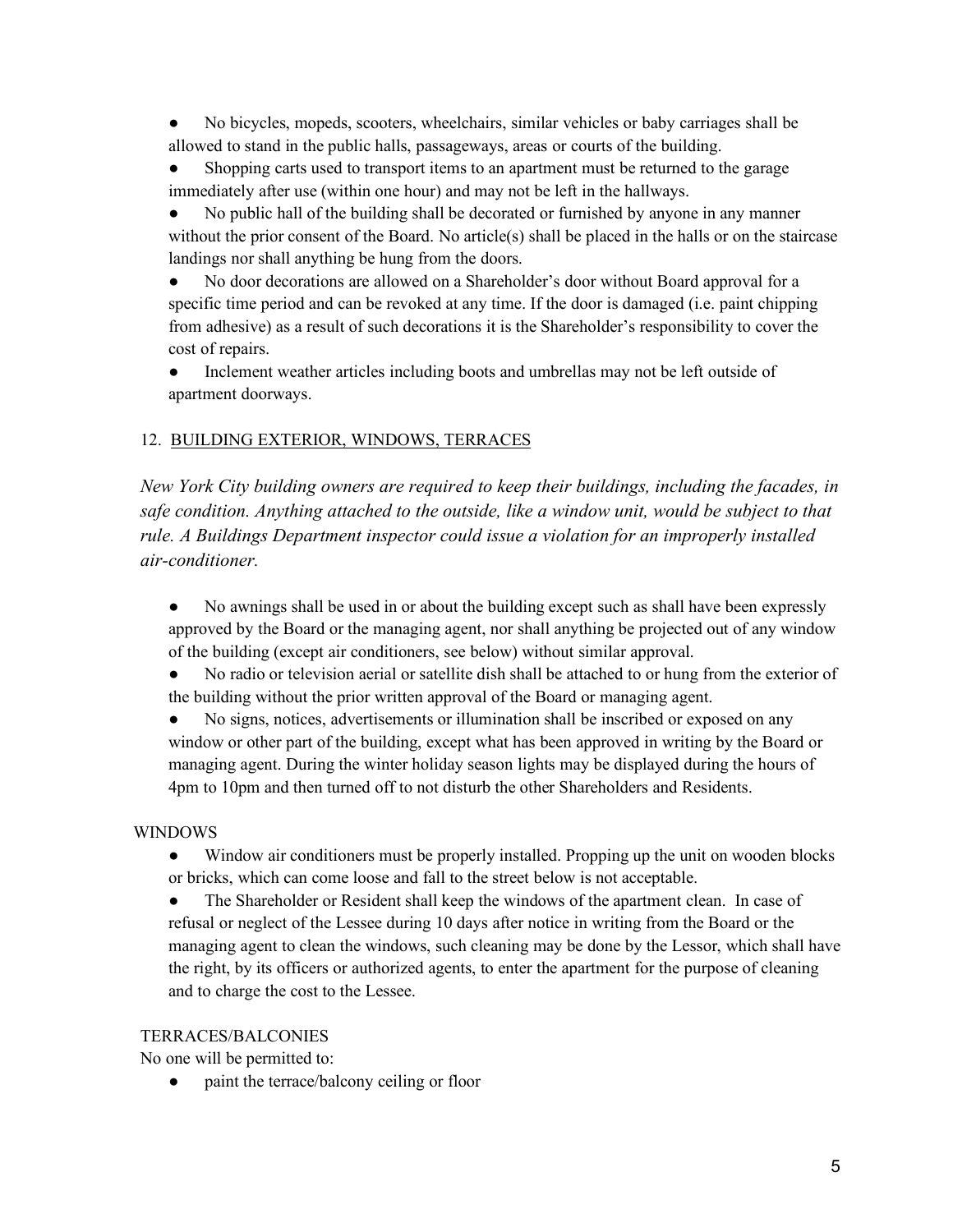• install tiles or other flooring, indoor/outdoor carpeting or have any area rug covering the terrace/balcony floors

• barbeque, cook or have open flames on the terrace/balcony

• attach anything to the terrace or balcony or hang anything from the terrace or balcony (see winter holiday exception above)

● dry laundry, unless a drying rack is used that is not noticeable from the street and put away once drying is complete

- use terrace space for storage or other inappropriate items
- make any alterations without Board approval

Shareholder should keep terrace/balcony and roof of the apartment clean and free from snow, ice and leaves to ensure drains are clear. Any damage caused by misuse of the outdoor space will be borne by the shareholder.

#### 13. COMPACTOR ROOMS

Garbage and refuse from the apartments shall be disposed of only at such times and in such a manner as the superintendent or the managing agent of the building may direct.

The following rules shall be observed with respect to the compactor room:

● All debris is to be securely wrapped or bagged in small package size to fit easily into the chute.

● Debris should be completely drip-free before it leaves the apartment and carried to the compactor room in a careful manner and in a drip-proof container; then placed in the chute so it will drop into the flue for disposal.

● No bottles or cans shall be dropped down the chute, but shall be **cleaned** and left in a neat manner in the recycle bins. No food should ever be put into the recycle bins.

● Under no circumstances should carpet sweepings containing naphthalene, camphor balls or flakes, floor scrapings, oil-soaked rags, empty paint or aerosol cans or any other inflammable, explosive, highly combustible substance or lighted cigarettes or cigars stubs be thrown into the compactor chute.

• Vacuum cleaner bags must never be emptied into the chute. Such dust, dirt, etc. should be wrapped in a securely tied bag or package and then be placed into the chute.

• The Superintendent shall be notified of any drippings, or moist refuse, appearing on the compactor floor and corridors.

● Any large boxes should be broken down and left in the Paint Room in the basement opposite the laundry room. If the Paint room is closed, leave **boxes in the compactor room on the A-H side.**

● Broken glass should be placed in a bag and left in the sink to avoid the employees getting cut from it. **A note should be attached to the bag clearly stating that it contains broken glass.**

● All newspapers and magazines should be neatly placed in the appropriate recycle bin next to the sink, not in the middle of the compactor room, obstructing access to the compactor chute.

• Read and follow the recycling guidelines posted above the appropriate bins and inform those living or working in your apartment to follow them.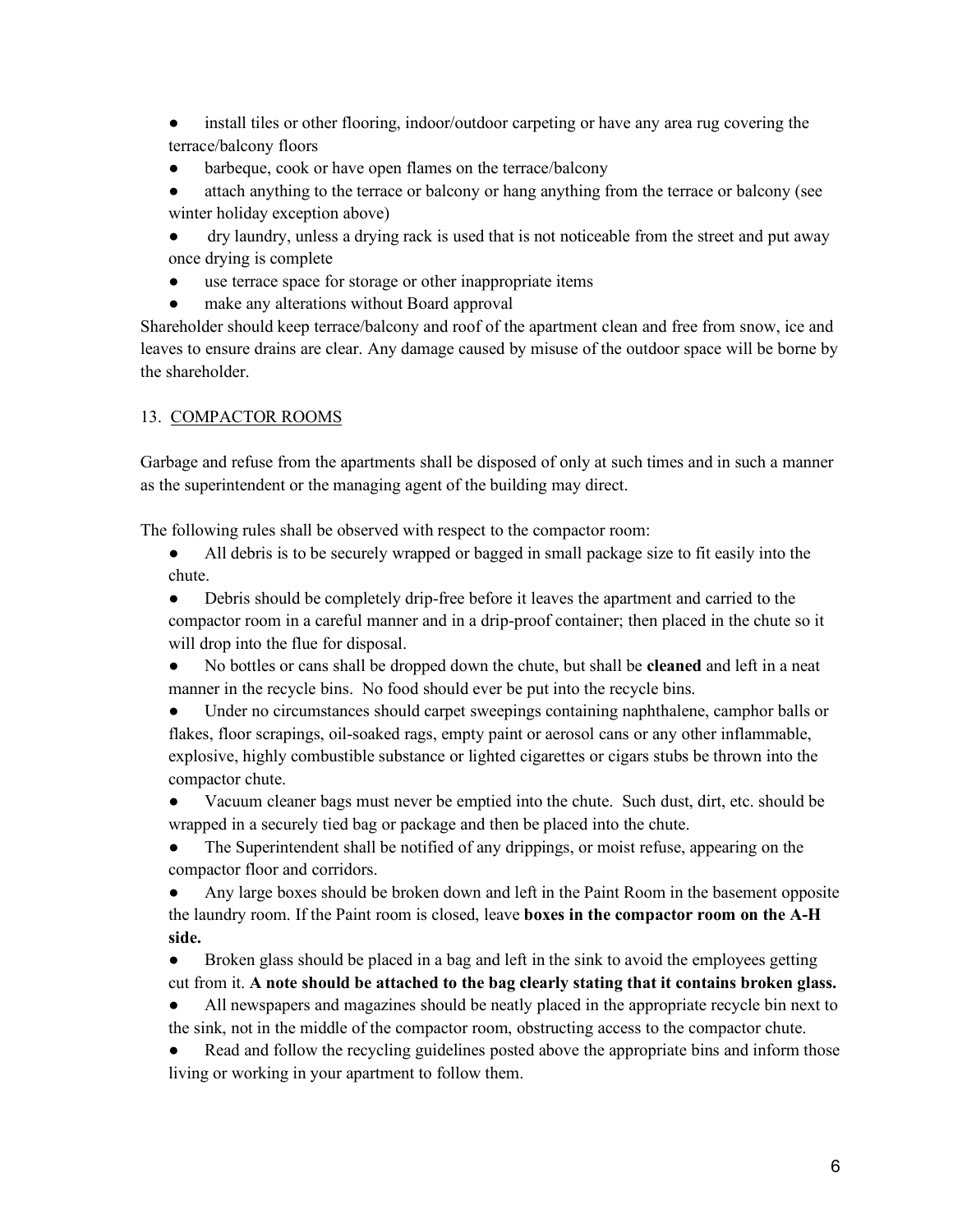#### 14. TOILETS, SINKS, BATHTUBS

Toilets, sinks, and bathtubs (including in the compactor rooms and laundry room) shall not be used for any purposes other than those for which they were constructed, nor shall any sweepings, rubbish, rags or any other article be thrown into them. The cost of repairing any damage resulting from misuse of any toilet, bathtub, sink or other water apparatus shall be paid for by the person(s) who caused it. This includes:

- Shareholders for damage in their own apartments or common areas
- Contractors hired by the coop or by a Shareholder

#### 15. WASHING MACHINES.

No washing machines (or dryers) are permitted in individual apartments. If a washing machine (or dryer) is being used in any apartment, the Superintendent is permitted to verify its use and remove it.

#### 16. BUILDING EMPLOYEES

No Shareholder or Resident shall send any employee of the building out of the building on any private business or attempt to provide them managerial direction as they perform their work duties.

#### 17. CARS

- Only cars belonging to Shareholders with a permanent space, or to those renting a Shareholder's space, or staff *with permission*, shall be allowed to park in the garage.
- No vehicle shall be parked in such a manner as to impede or prevent ready access to any entrance of the building by another vehicle.
- There is a courtesy of allowing Shareholders or Residents that do not have permanent spaces to enter the garage to load and unload their car.
- No one is permitted to idle their car in the garage.

#### 18. APARTMENT FLOORS

Sound deadening material, such as carpeting, rugs, rubber mats, etc. will be required in rooms other than kitchens, pantries, bathrooms, closets and foyer if there are noise complaints that cannot be otherwise resolved by means such as soft-soled shoes.

#### 19. OPEN HOUSES

No group tour of any apartment or its contents shall be conducted, nor shall any auction sale be held in any apartment without the consent of the Board or managing agent. Open Houses are allowed by appointment only. No signs are allowed on the streets advertising an open house.

#### 20. COMPLAINTS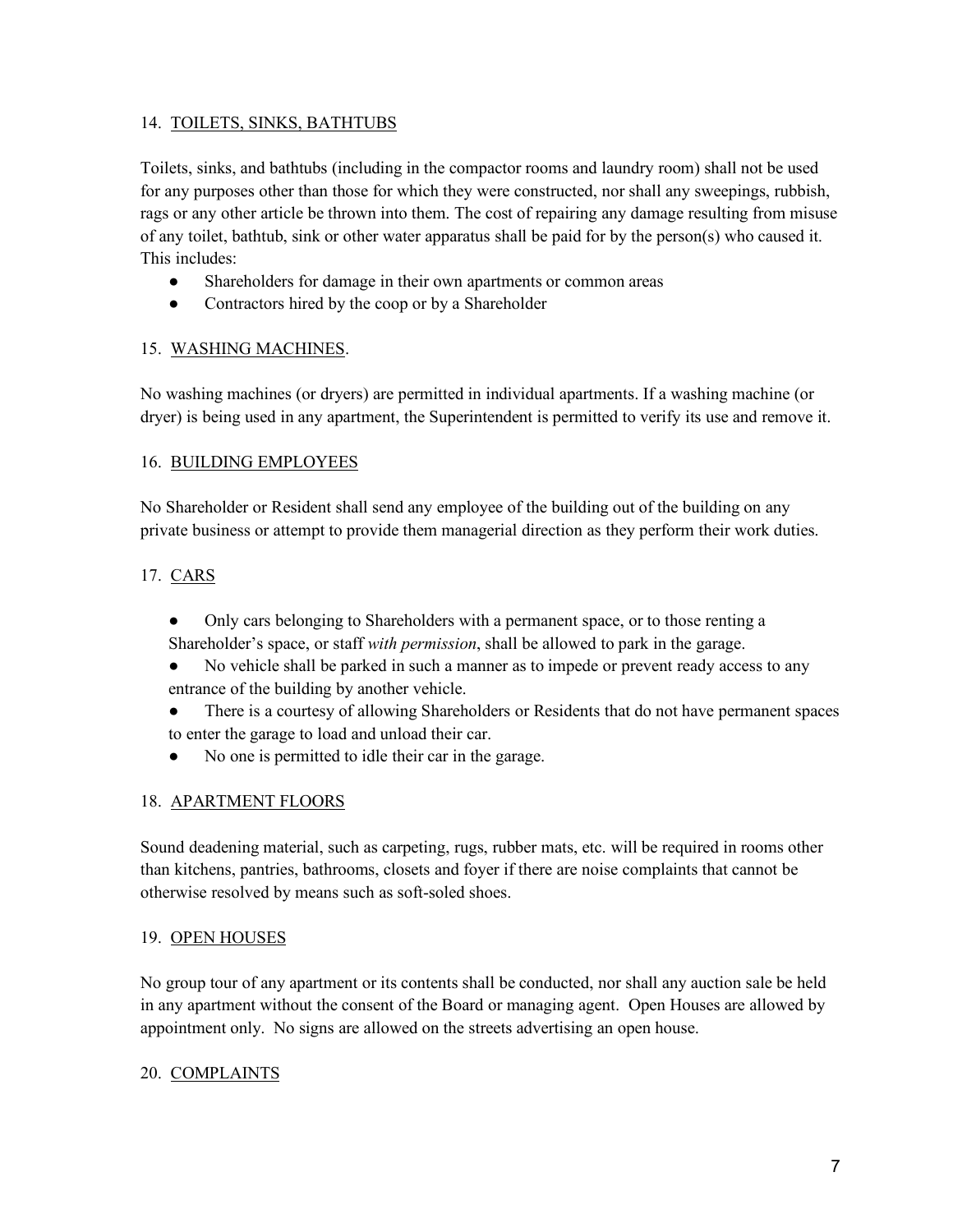Complaints regarding the service of the building shall be made in writing to the managing agent of the Coop.

#### 21. EXTERMINATION OF VERMIN, INSECTS OR OTHER PESTS

The agents of the Board or the managing agent and any contractor or worker authorized by the Board or the managing agent, may enter any apartment with 24-hour notice for the purpose of inspecting such an apartment to ascertain whether measures are necessary to control or exterminate any such vermin, insects or other pests. If the Board or the managing agent takes measures to control or exterminate, the cost thereof shall be payable by the Shareholder or Resident.

### 22. RENTAL OF APARTMENTS

No apartment shall be rented on a short-term basis or advertised on Airbnb, Craigslist, HomeAway or any other service offering short-term rentals.

# 23. SUBLETS

Sublets will only be permitted with the approval of the Board and both the shareholder and sublessee must adhere to the rules and regulations of the sublet policy and these House Rules.

# 24. SMOKING

Smoking is prohibited from taking place in all common areas of the Booth Street Owners Corp. building property, including but not limited to lobbies, hallways, stairwells, elevators, roofs, balconies/terraces, gym, basement, front courtyard, thoroughfares, amenity spaces as well as within 25 feet of the front, side, garage, service and/basement entrances to the 6776 Booth Street building. Smoking is defined to include carrying, burning or otherwise handling or controlling any chewed, lighted, electric, or smoldering product containing tobacco or any other substance or item which can be smoked including, but not limited to, cigarettes, cigars, pipes, electronic cigarettes, "vapes" or any other substance from which smoke or vapors emanate. Shareholders are responsible for compliance with this policy by themselves, all permitted occupants who reside within the apartment, and for all family members, tenants, guests, and invitees of such shareholders. Residents must also take all reasonable steps required to prevent smoke from escaping from their units in a manner which could create objectionable odors in the nature of secondhand smoke.

If a resident fails to prevent smoke from escaping from their unit, the Board of Directors may require the resident to install a filtration system/high efficiency particulate (HEPA) filter. Notwithstanding the foregoing, the Board of Directors can immediately issue the resident a notice of default of the Proprietary Lease and House Rules due to any violation of this smoking policy.

The Board of Directors reserves the right to fine shareholders for each violation of this smoking policy. Each day that the violation exists will be considered a separate violation. The Board of Directors reserves the right to define additional remedies.